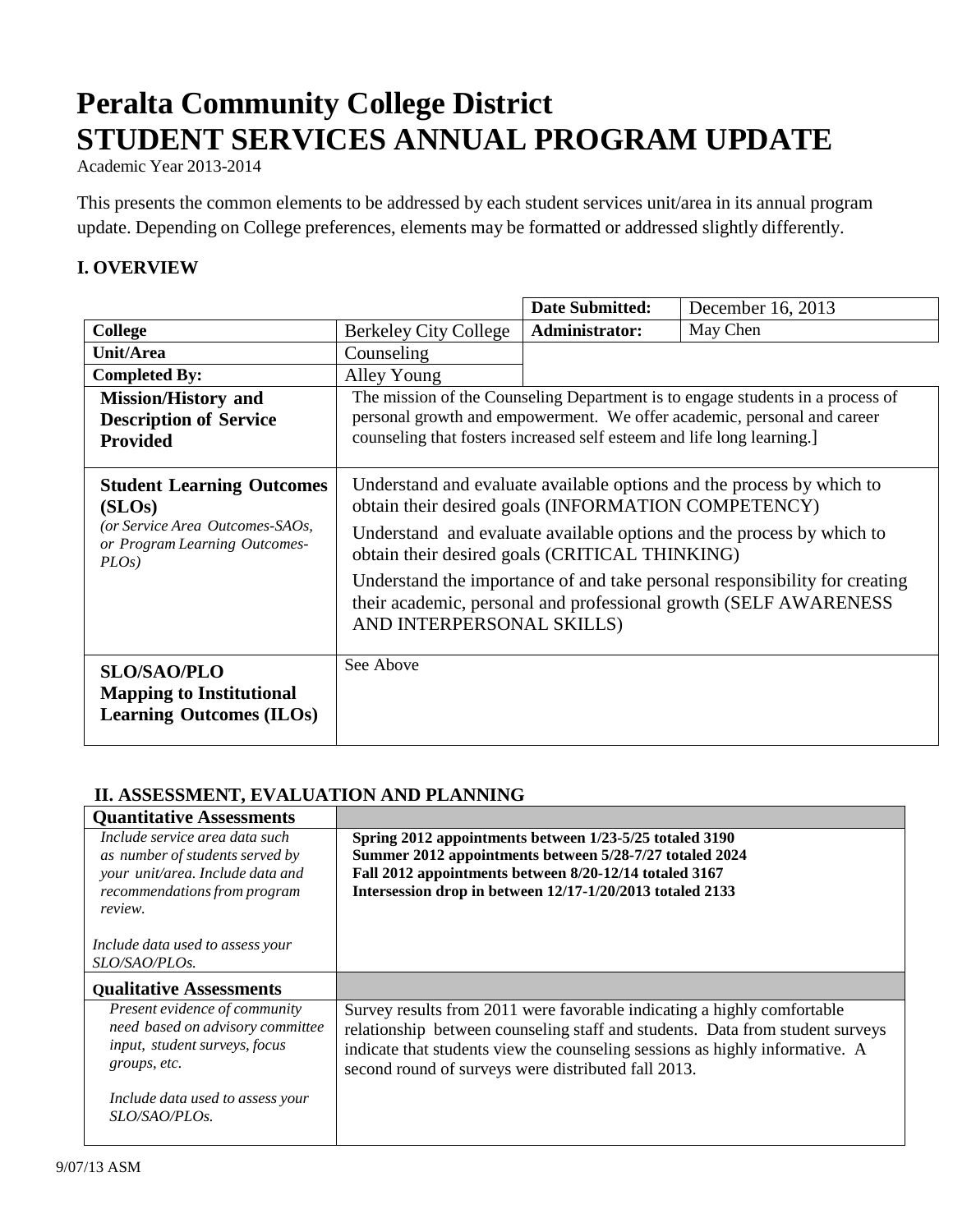#### **III. Identifying Strengths, Weaknesses, Opportunities, and Limitations**

| <b>Strengths</b><br>What are the STRENGTHS of your<br>unit/area?             | The counseling staff is small but extremely committed to providing<br>quality services to students. Bilingual speakers in Cantonese, Vietnamese<br>and Spanish. Multicultural staff. Experienced career counselor. Proven<br>positive and effective relationship with student body. Cooperative and<br>collaborative relationship with instructional faculty. |
|------------------------------------------------------------------------------|---------------------------------------------------------------------------------------------------------------------------------------------------------------------------------------------------------------------------------------------------------------------------------------------------------------------------------------------------------------|
| <b>Weaknesses</b><br>What are the current WEAKNESSES<br>of your unit/area?   | Ratio of full time counselors to student population. Ratio of full time<br>counselors to student body population.<br>Shortage of office space; currently, there is not enough office space to<br>bring on new hires and/or to house adjunct counselors.                                                                                                       |
| <b>Opportunities</b><br>What are the OPPORTUNITIES<br>in your unit/area?     |                                                                                                                                                                                                                                                                                                                                                               |
| <b>Limitations</b><br>What are the current LIMITATIONS<br>of your unit/area? | Office space; we do not have enough offices to accommodate our staff.<br>Storage space is also a problem. There is no space to house case<br>management files such as PACE files. The current space to store<br>transcripts, copies, hard copies in general is bursting at the seams and is<br>highly disorganized.                                           |

#### **Action Plan for Continuous Improvement**

*Please describe your plan for the continuous improvement of your unit/area.*

The counseling department will be hiring two contract counselors to start January 2014. Additionally, plans are being discussed to bring on more adjunct faculty.

Counselors will be developing more informative videos for student viewing while waiting in the reception area. It is hoped that such information will reduce the need for students to wait long periods of time for simplistic information.

More counseling classes have been added to the schedule which will provide in depth information and services to students which also will negate in many instances the need to see a counselor.

A new full time staff assistant will be hired to assist with administrative needs.

Counselors will seek to add a department meeting during flex days in order to strategize and prepare jointly for the new semester.

Counselors will endeavor to collaborate with instruction to implement academic advising that will occur in various forms to include efficient referral, information interviews, career fairs, etc.

Counselors will attend instructional departmental meetings and vice versa to stay abreast of program nuances, changes, important information, etc.

#### **Additional Planned Educational Activities Towards FTES, Student Success, Persistence, and**

**Completion** Describe your unit/area's plan to meet district FTES target and address student success, persistence, and *completion, especially for unprepared, underrepresented, and underserved students. (see Student Success Scorecard[http://scorecard.cccco.edu/scorecard.aspx\)](http://scorecard.cccco.edu/scorecard.aspx))*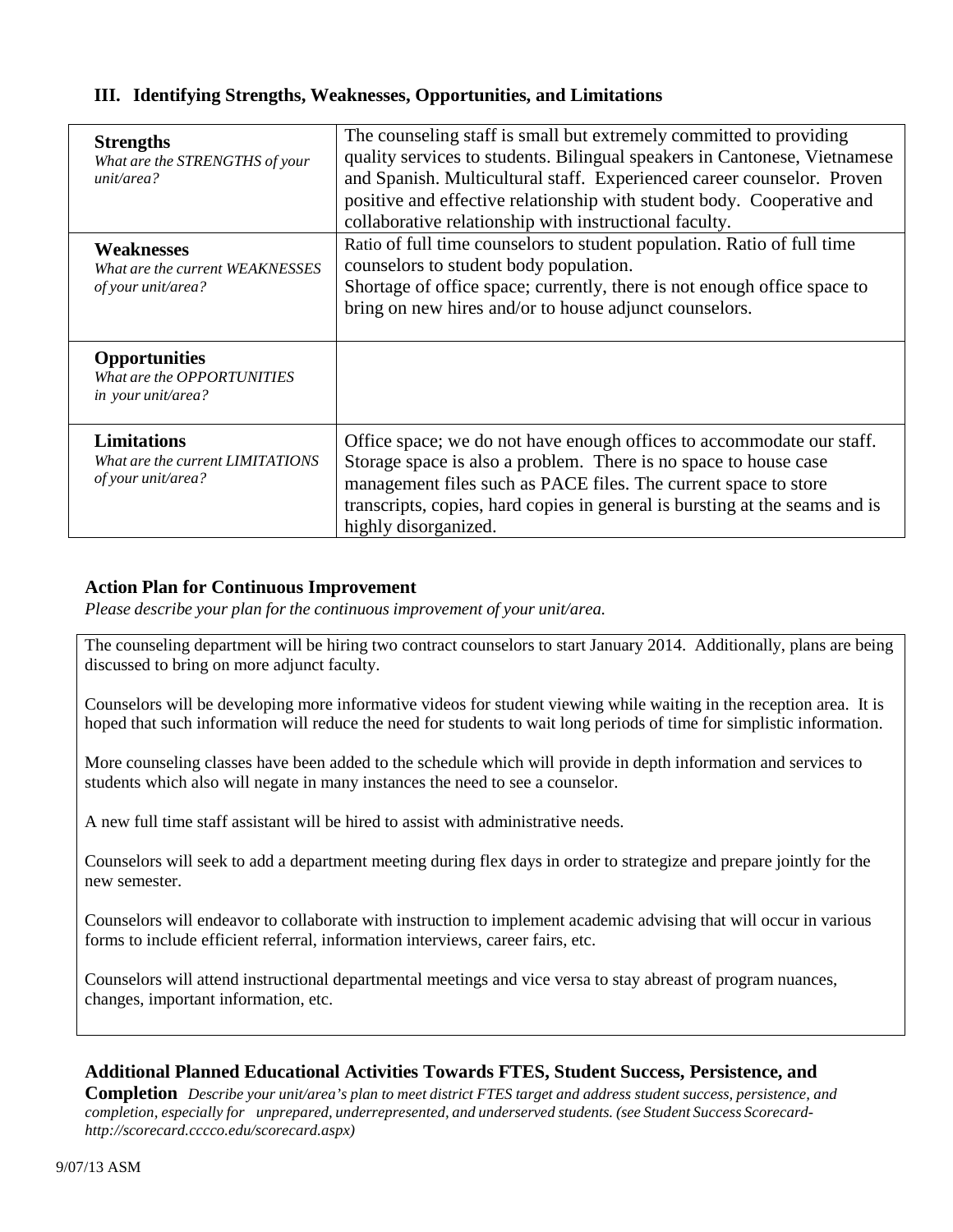| <b>Meet District FTES Target</b><br>for AY2013-2014 of 18,830                                                                                                                                                                                                                                       |                                                                                                                                                                                                                                                                                                                                                                                                                                                                                                           |
|-----------------------------------------------------------------------------------------------------------------------------------------------------------------------------------------------------------------------------------------------------------------------------------------------------|-----------------------------------------------------------------------------------------------------------------------------------------------------------------------------------------------------------------------------------------------------------------------------------------------------------------------------------------------------------------------------------------------------------------------------------------------------------------------------------------------------------|
| <b>Increase Student Success</b>                                                                                                                                                                                                                                                                     | The addition of counseling classes to the FYE and cohort programs will<br>increase student success by providing necessary acclimation to college<br>strategies. Students will gain the preliminary tools necessary for college<br>success. Additionally, the mandatory orientation classes will acquaint<br>students with the resources, procedures, activities available to them on<br>campus, thus welcoming the student and fostering a more positive<br>reaction to the newness of attending college. |
| <b>Increase Persistence</b> Percentage<br>of degree and/or transfer-seeking<br>students who enroll in the first three<br>consecutive terms. This metric is<br>considered a milestone or momentum<br>point, research shows that students<br>with sustained enrollment are more<br>likely to succeed. | Again, the addition of career counseling and college success courses<br>will provide students insight and information needed to explore, make<br>decisions and therefore have purpose to continue toward a specified<br>goal.                                                                                                                                                                                                                                                                             |
| <b>Increase College Completion</b><br>Percentage of degree and/or<br>transfer-seeking students who<br>complete a degree, certificate or<br>transfer related outcomes.                                                                                                                               |                                                                                                                                                                                                                                                                                                                                                                                                                                                                                                           |

## **IV. RESOURCE NEEDS**

### **Human Resource/Personnel**

*Please describe any human resource/personnel needs for your unit/area.*

| <b>Current Staffing Level:</b>                                                                                                                                   |                                                                                                                                                                                                                                                                                       | <b>Headcount</b> | <b>FTE Equiv.</b> |  |
|------------------------------------------------------------------------------------------------------------------------------------------------------------------|---------------------------------------------------------------------------------------------------------------------------------------------------------------------------------------------------------------------------------------------------------------------------------------|------------------|-------------------|--|
|                                                                                                                                                                  | <b>Faculty (Permanent)</b>                                                                                                                                                                                                                                                            | 7                | [#]               |  |
|                                                                                                                                                                  | <b>Faculty (PT/Adjunct)</b>                                                                                                                                                                                                                                                           | 3                | $[$               |  |
|                                                                                                                                                                  | <b>Classified Staff</b>                                                                                                                                                                                                                                                               | [8]              | [#]               |  |
|                                                                                                                                                                  | (Permanent)                                                                                                                                                                                                                                                                           |                  |                   |  |
|                                                                                                                                                                  | <b>Classified Staff</b><br>(Hourly) $[\]$                                                                                                                                                                                                                                             |                  | $[$ #]            |  |
|                                                                                                                                                                  | <b>Students</b>                                                                                                                                                                                                                                                                       | [#]              | $[$ #]            |  |
|                                                                                                                                                                  | <b>ICC/Consultant/Other</b>                                                                                                                                                                                                                                                           | [#]              | $[$               |  |
| Narrative:<br>Describe the current staffing<br>level in relation to the relative<br>need for effective delivery of<br>your unit/area's programs and<br>services. | The current ration of counselor to student is approximately 1:2000. An<br>acceptable ration would be 1:900. The numbers speak for themselves.<br>We have hired three contract counselors with the last 18 months which inches<br>us closer to an acceptable counselor student ration. |                  |                   |  |
| Discuss any current position<br>vacancies, the need for                                                                                                          | Increased full and part time faculty will allow for more comprehensive<br>counseling services and participation in the development of creative programs                                                                                                                               |                  |                   |  |
| 9/07/13 ASM                                                                                                                                                      |                                                                                                                                                                                                                                                                                       |                  |                   |  |